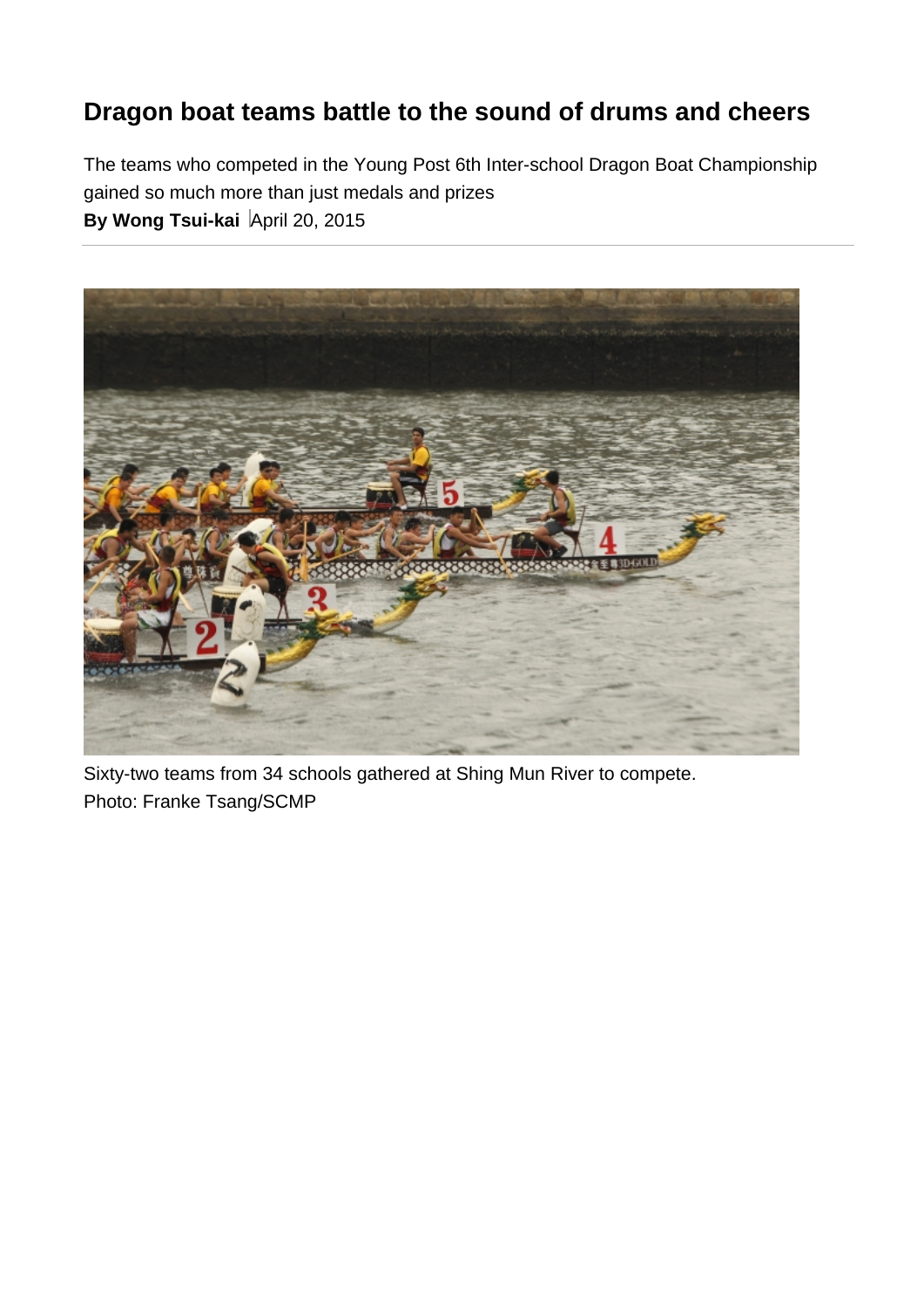

Teams getting ready for the races. Photo: Franke Tsang/SCMP Sixty-two teams from 34 schools gathered at Sha Tin on Sunday to compete in the Young Post 6th Inter-school Dragon Boat Championship.

This year, teams were divided into small and standard boat races, and within that were girls, boys, and mixed teams. Throughout the day, students competed for titles in the Silver or Gold finals in either the Plate or Cup division.

Cognito College (Hong Kong) took gold in the mixed standard boat category, while Hong Kong Sea School (HKSS) Sea Whale house team took the gold in the boys division. In the small boat category, Delia Memorial School (Glee Path) won the gold cup in the mixed category, Tin Shui Wai Methodist College A took gold in the boys division, and Diocesan Girls' School took the gold in the girls' division – a standout accomplishment considering it's DGS's first year competing.

"Team work and the will to win. It's a team effort," says Daniel Cheung Lok-tin of Tsang Pik Shan Secondary School, winner of the Boys Small Boat Silver Cup.

Chan Yin-tung from DGS agrees. "I also play basketball and handball," she says, "and those are also team sports, but there is some room for individual skill. Dragon boat racing is a full team effort."

Yin-tung also says that nothing is over until it's over: "It was in the last 10 metres that we overtook the leading team. Those 10 metres were the most critical."